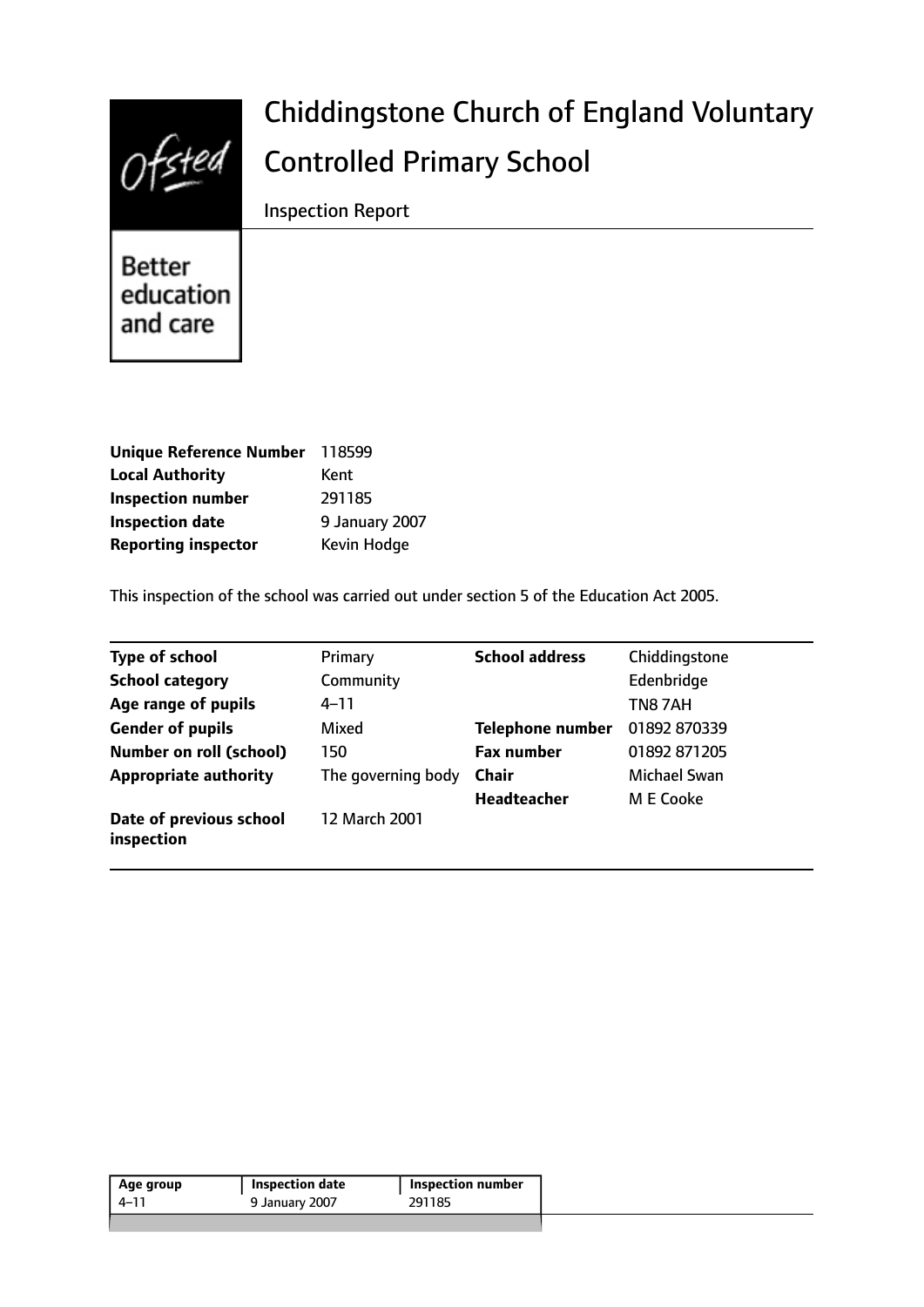© Crown copyright 2007

Website: www.ofsted.gov.uk

This document may be reproduced in whole or in part for non-commercial educational purposes, provided that the information quoted is reproduced without adaptation and the source and date of publication are stated.

Further copies of this report are obtainable from the school. Under the Education Act 2005, the school must provide a copy of this report free of charge to certain categories of people. A charge not exceeding the full cost of reproduction may be made for any other copies supplied.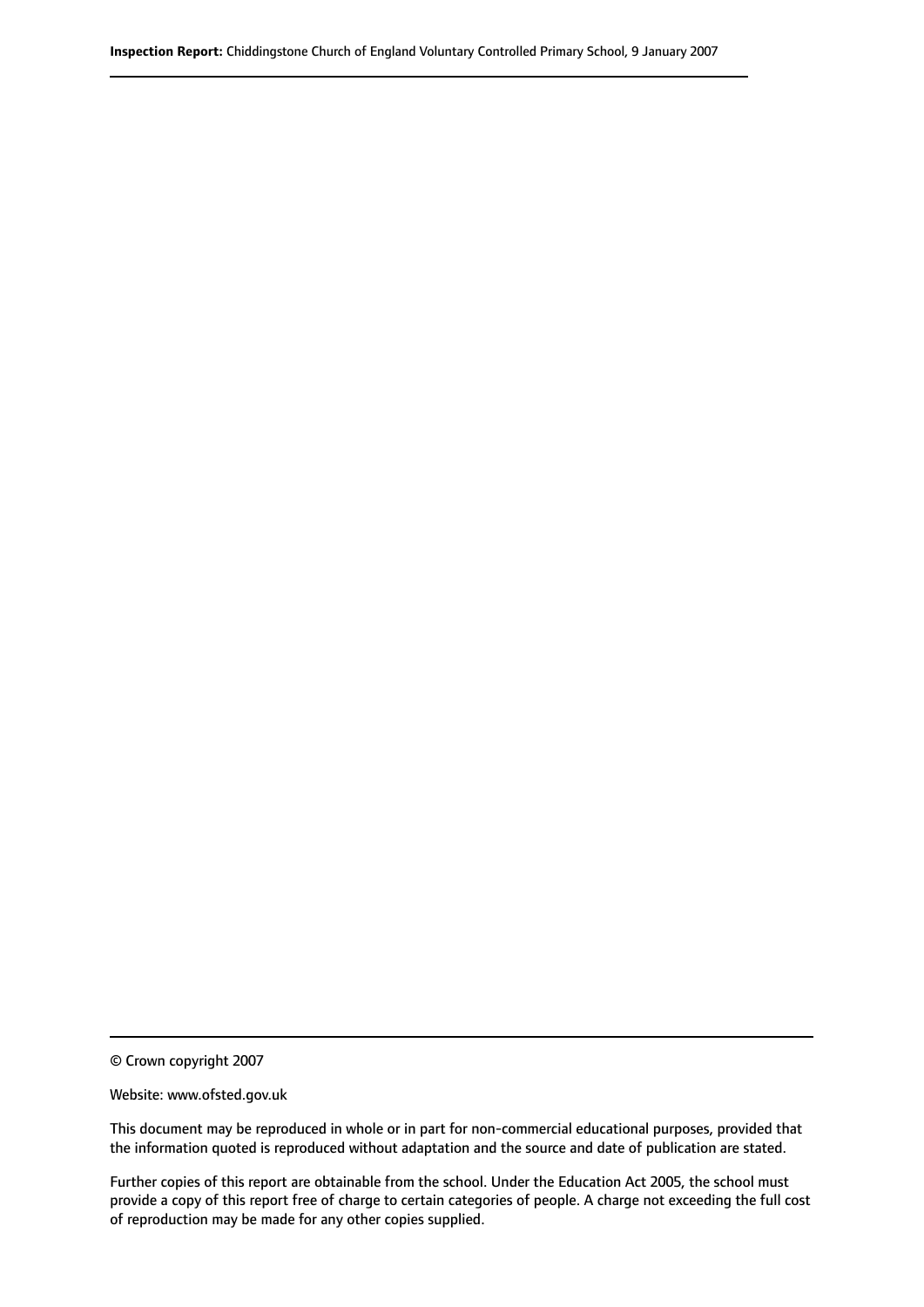# **Introduction**

The inspection was carried out by an Additional Inspector.

## **Description of the school**

This is a smaller than average sized school. There is a wide social mix among pupils, but the majority come from favourable backgrounds. Few pupils come from minority ethnic groups. Children enter the school with higher levels of abilities than is typical, particularly in their social and language development. The proportion of pupils with learning difficulties or disabilities is above average. The Reception class is currently being taught in temporary accommodation a short distance from the school, but new classrooms and additional facilities are due to be completed later in the year. Most children attend the adjacent Nursery before starting in school.

### **Key for inspection grades**

| Grade 1 | Outstanding  |
|---------|--------------|
| Grade 2 | Good         |
| Grade 3 | Satisfactory |
| Grade 4 | Inadequate   |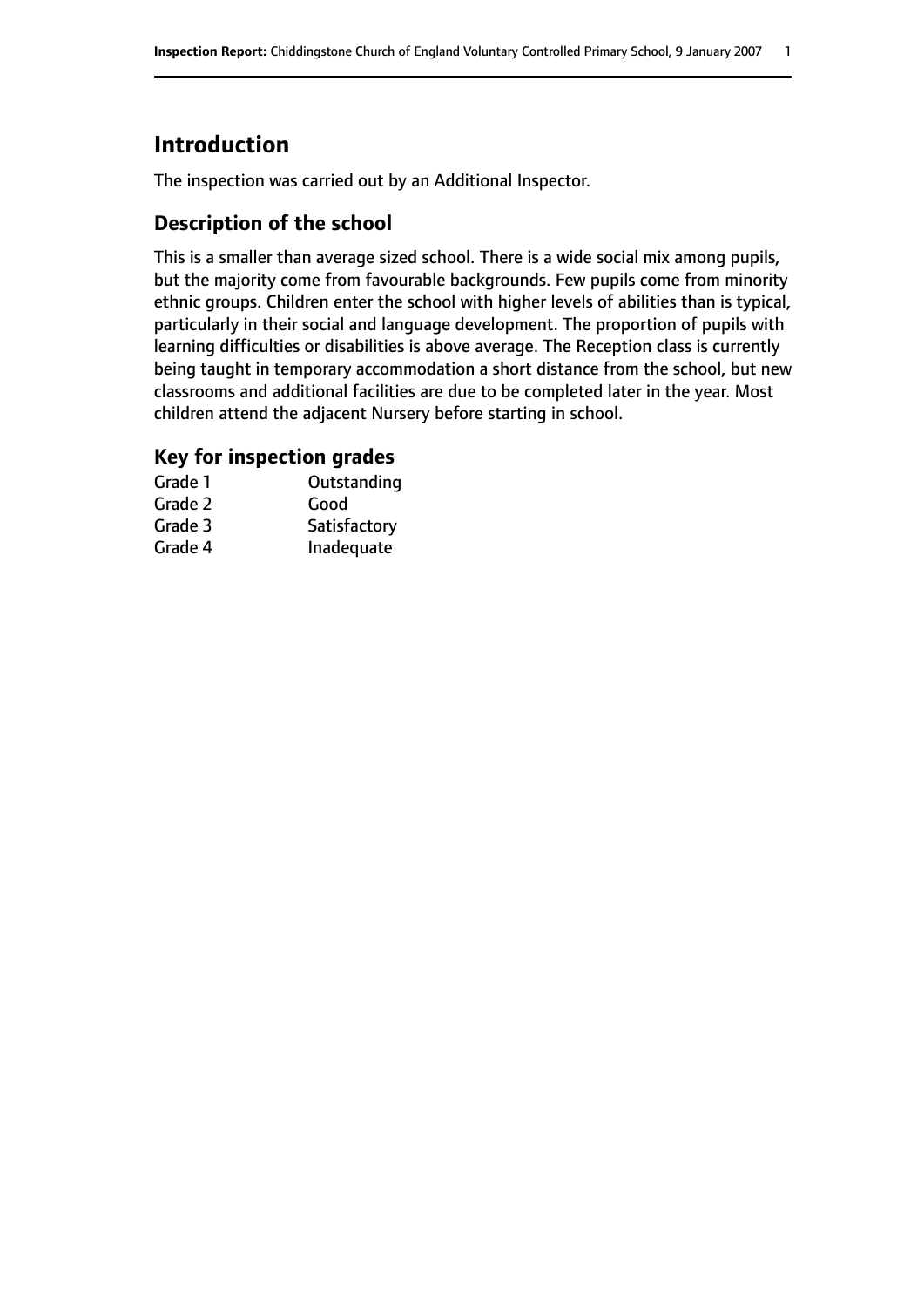# **Overall effectiveness of the school**

#### **Grade: 1**

Chiddingstone is an excellent school. Very high levels of commitment from staff, pupils and parents underpin the very happy atmosphere and 'can do' attitude found. The outstanding leadership of the headteacher and senior staff, supported extremely well by governors, has been significant in maintaining the very high expectations that all have for the school's success. This is reflected in the exceptionally high standards reached by pupils in English, mathematics and science. Improved provision for information and communication technology (ICT) results in pupils now reaching above average levels of attainment in this subject. Standards are high in other subjects too.

Pupils' achievement is outstanding overall. This is because teaching and learning is consistently top quality. Good teaching and an exciting range of activities get children off to a flying start in the Foundation Stage, although the development of their physical abilities is hampered due to a limited range of outside equipment. However, provision is generally effective. Pupils with learning difficulties or disabilities(LDD) also achieve extremely well. One parent summed up the view of many, 'My daughter has achieved so much in such a short time, it has been like "switching a light on" to all those abilities I knew she had'.

Pupils' behaviour, attitudes and personal development are excellent. They speak very highly of all the opportunities they have to extend their skills and interests, particularly through the outstanding curriculum. These are supplemented by a significant number of well-attended extra-curricular clubs. Links with the community are very high profile and musical and cultural links are enjoyed by pupils and parents alike. Not surprisingly, the attendance of pupils is good. Their good punctuality is aided by some extra-curricular activities starting before school.

The staff's and governors' efforts to improve upon the very good picture from the last inspection have been well directed and very effective. The balance between maintaining pupils' high academic standards, while developing their other talents and interests, is just right. The excellent care, guidance and support help pupils thrive and improve. They help promote the 'magical atmosphere' in the school, rightly noted by another parent.

### **What the school should do to improve further**

• improve the range of outdoor equipment for Foundation stage children to extend their physical abilities.

# **Achievement and standards**

#### **Grade: 1**

Pupils achieve extremely well in relation to their starting points, which are generally favourable. Progress is good in the Foundation Stage and excellent in Years 1 to 6. This is due to consistency in the quality of teaching and learning, pupils' motivation and enticing curriculum. In the Foundation Stage, children's physical activities are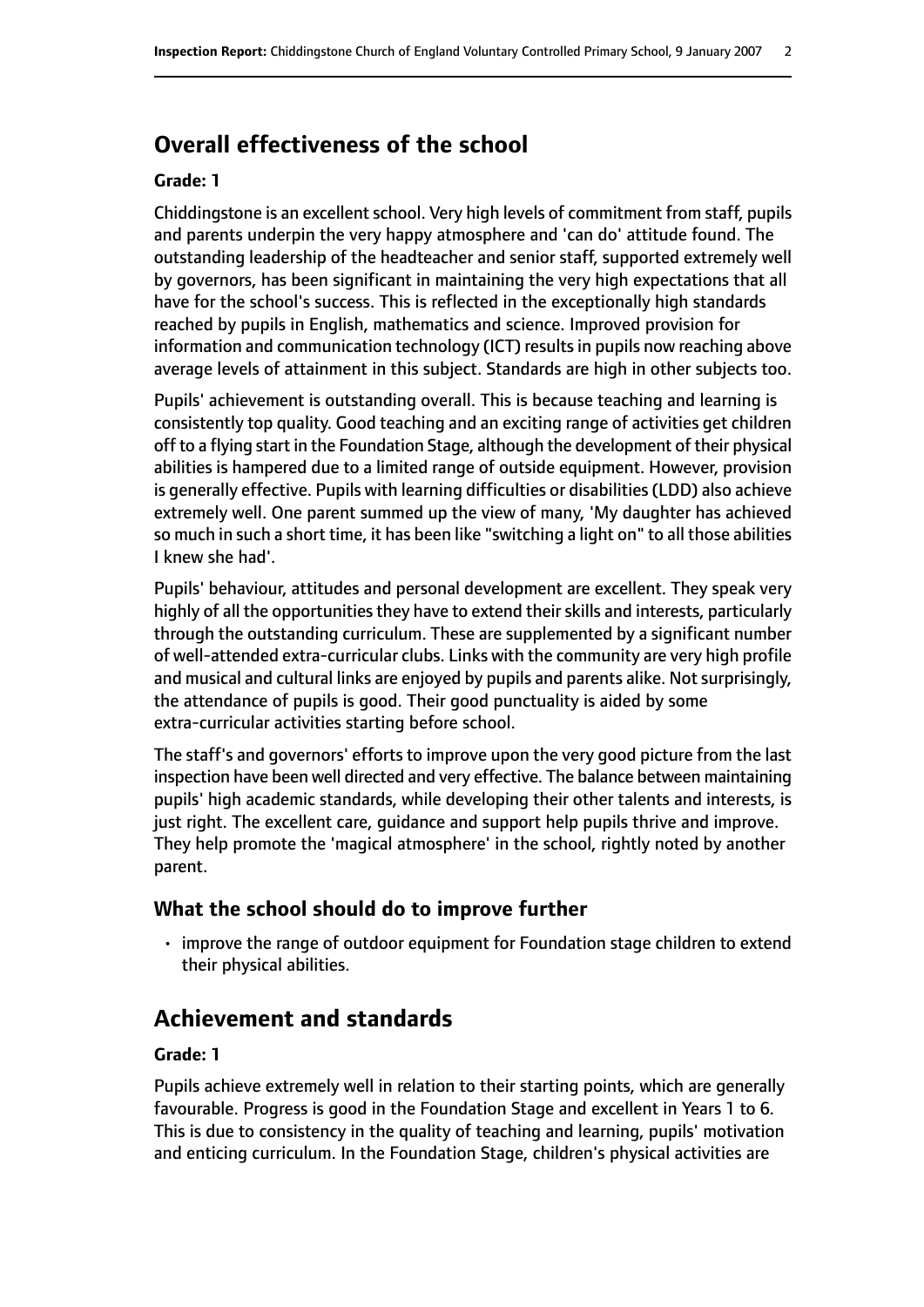hampered by a narrow range of outside equipment, but in all other aspects they all reach or exceed the targets set for them. Standards in Year 2 are well above average in reading, writing and science. In Year 6, standards in English, mathematics and science have been well above average for some time and have risen to being exceptionally high, particularly in mathematics. The number reaching the higher Level 5 in all subjects is consistently higher than the national picture. This prepares pupils well for their next phase of education. Pupils now achieve very well in ICT, along with other subjects such as dance, drama and art work. Throughout the school, children often exceed the very challenging targets set for them. Pupils with LDD also achieve very well because of the early identification of their difficulties and the well-focused help they then receive.

## **Personal development and well-being**

#### **Grade: 1**

Pupils are very enthusiastic, confident and mature learners. Their enjoyment isreflected in their regular attendance and good punctuality. Reception children settle in quickly, aided by close ties with the Nursery. Pupils are very well motivated in lessons because of the lively activities they do. Pupils' spiritual moral, social and cultural development is excellent. As a result, they are extremely courteous to each other and to visitors. Their awareness of life in a culturally diverse society is aided by close ties with pupils in schools from different backgrounds and faiths. As one pupil said, 'Although we are a small school, I feel well prepared for the big life outside'. The school council takes its role very seriously, influences improvements and wants to do more. Pupils like running the tuck shop and, by doing this and raising their own funds for trips, they develop good awareness of budgeting. This prepares them very well for later life. Pupils often choose healthy food options and drink water regularly. A high number ofsports-based clubs are well attended and significantly aid the pupils' level of physical activity. Pupils have many high profile links within the community, such as singing at local events and services, raising money for good causes and staging an annual opera.

# **Quality of provision**

## **Teaching and learning**

#### **Grade: 1**

Teaching is consistently good in the Foundation Stage. In Years 1 to 6, it is outstanding due to the wide diversity of activities taught and very high expectations. Pupils respond well to these expectations and work very hard. Imaginative planning and lively, enthusiastic teaching make learning very interesting for pupils in nearly all classes. In a successful Year 4 activity, pupils enjoyed the dimmed classroom, gentle background music and candlelight to help them feel inspired to write poetry. Teaching assistants provide good additional support, especially for pupils with learning difficulties. The quality of learning is often increased through a good emphasis on regular practical 'hands-on' activities and visits to many different locations beyond school. In a very few activities, teachers' questioning of some pupils could be more demanding, but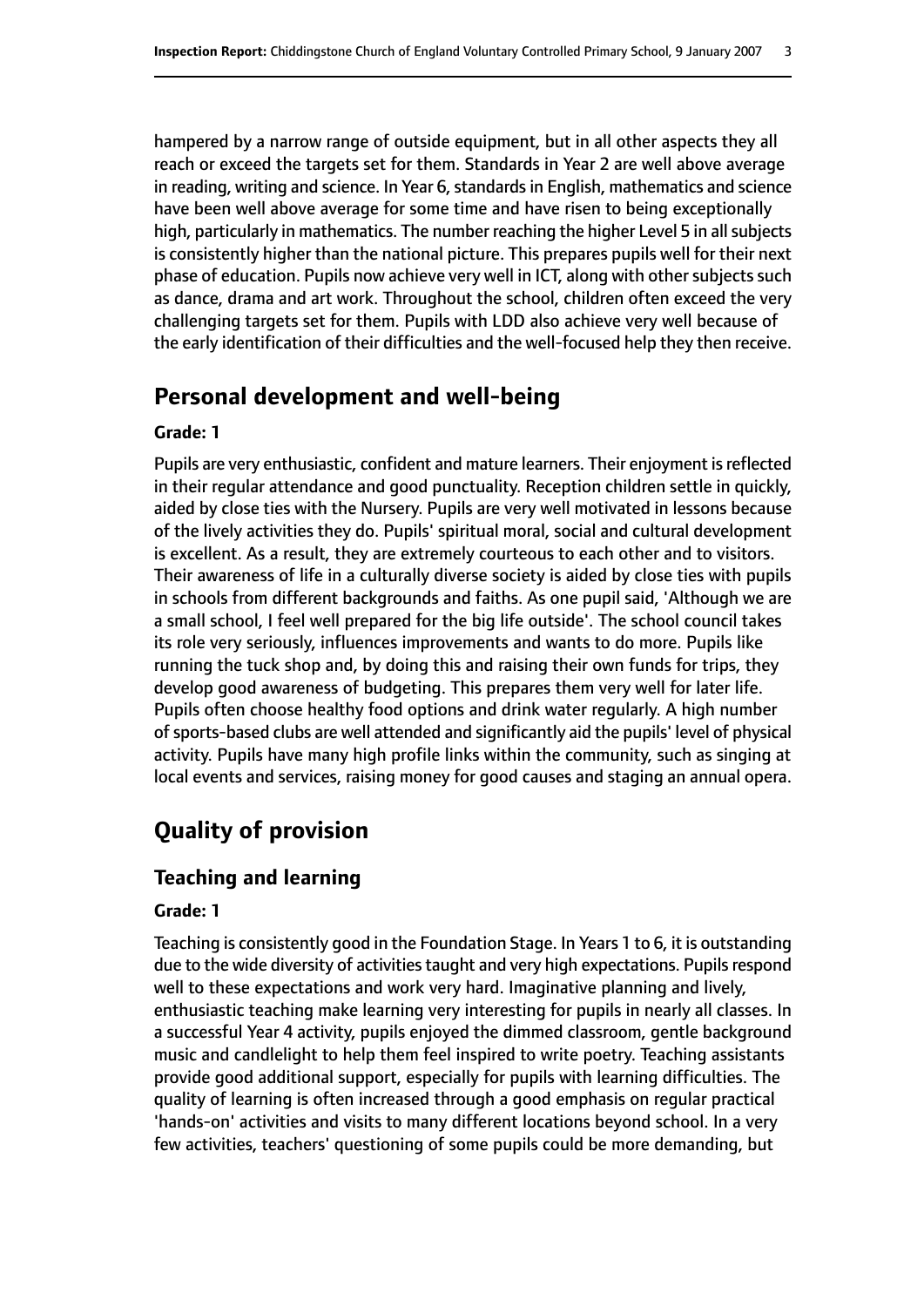generally it is good. Teachers assess their pupils closely and frequently. The level and consistency of marking is good throughout. The use of colour-coded comments to highlight both weaknesses and how to improve are innovative and liked by pupils. The needs of other groups of pupils, including those with LDD, are well met with high levels of help.

#### **Curriculum and other activities**

#### **Grade: 1**

The curriculum is high quality. It is effectively matched to the needs of all pupils enabling most to make outstanding progress. Interesting activities with enticing titles such as a 'Yuk' day, to highlight digestive processes in science work, stimulate pupils' imagination and love of learning. Activities in the Reception class are exciting and focus on key skills very well, but the full range of outdoor physical activities are more difficult to provide. Excellent literacy, numeracy and now ICT planning results in pupils of all abilities making rapid gains in these key skills. Learning French, along with opportunities to develop simple lifeskills, prepares pupils well for their future economic well-being. There is a good programme to help pupils to understand how to keep healthy and safe. Pupils' personal and emotional development is very well supported through good and regularly planned 'discussion and tutorial times' in all classes. A very wide range of out of school clubs and visits significantly enriches learning beyond class. A good number of links with other schools helps to extend pupils' creative and academic skills significantly.

### **Care, guidance and support**

#### **Grade: 1**

Pupils know that they are respected and valued, and feel very secure in discussing any problems with any adult in the school. Child protection procedures are very effective and arrangements for securing pupils' health and safety are rigorously implemented. The systems to identify support and monitor pupils with LDD are well established. The school works effectively with many outside agencies, such as school nurses, dentists and social services, as well as parents, to support pupils who need specific help. Arrangements when pupils join the school from the Nursery or for those who join the school at other times are very good. Past pupils are invited back to speak to Year 6 friends to help dispel any anxieties they may have prior to moving to secondary school. Older pupils also receive very high levels of personal support in small tutorial groups to help address issues. Pupils have an excellent range of personal and class targets to which they often refer. This focuses their efforts to improve very effectively.

## **Leadership and management**

#### **Grade: 1**

The headteacher provides outstanding leadership. This ensures high levels of support for pupils, staff and often parents. It sets very high expectations for all. The expertise of staff both within school and beyond is used very effectively to extend the pupils'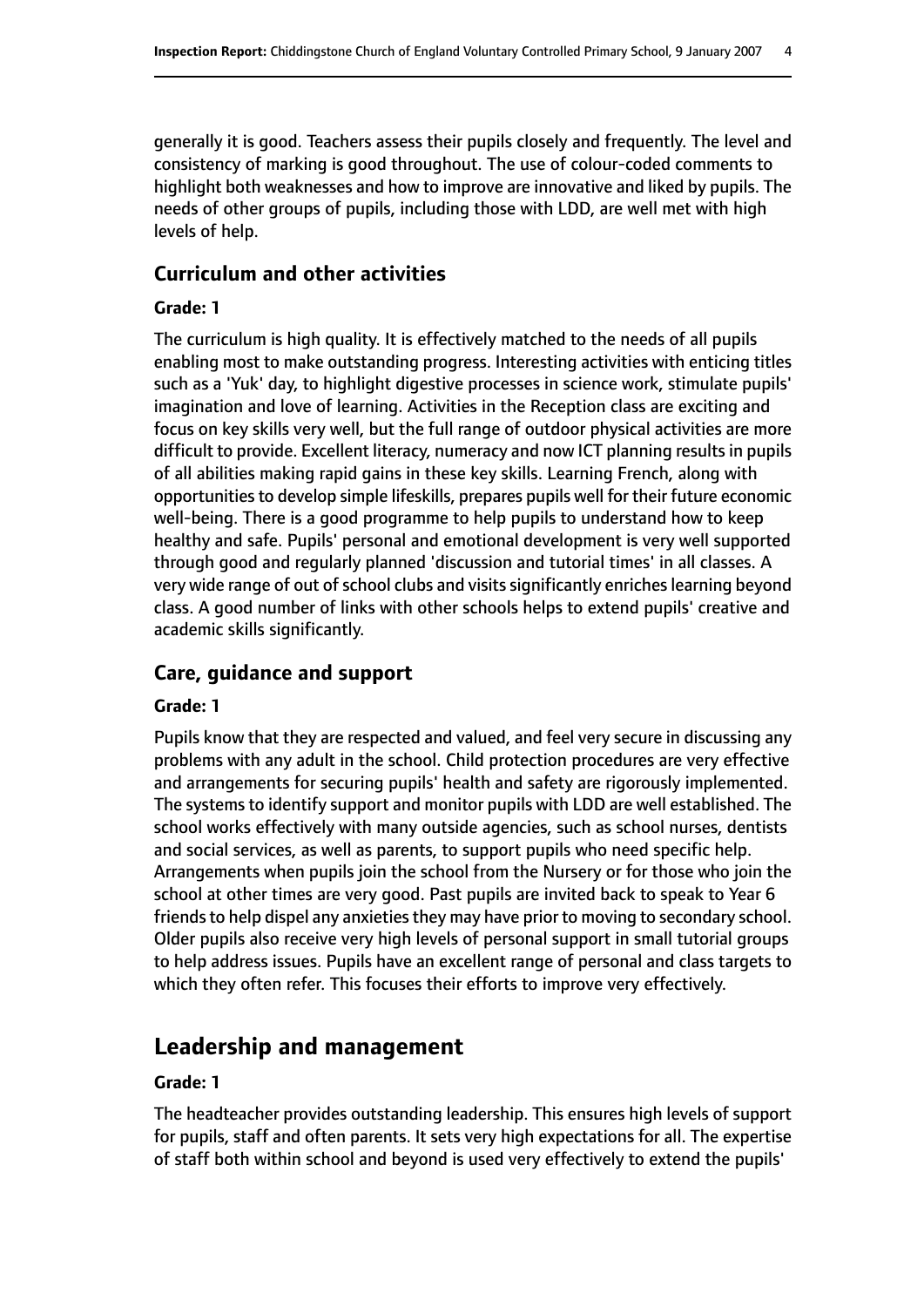experiences and talents. Although the last inspection painted a very good picture overall, the desire to improve and drive standards up still further has been successful. The process of self-evaluation is rigorous. It involves many different people and aspects. Parental concerns to improve security were addressed quickly. An improved website has aided communication, and more frequent parental consultations are now in place. The headteacher and staff strike a very good balance between maintaining pupils' excellent academic skills and fostering their sporting or creative talents. The very high quality curriculum and consistently positive teaching are monitored very effectively and improvements made wherever possible. Governors give very high levels of effective support. They are closely involved with and shape self-evaluation processes effectively. They also helped devise a very effective travel plan. Monitoring the progress of the clear and relevant improvement plan is carried out conscientiously and innovatively. It enables governors to act as knowledgeable 'critical friends', know the progress of initiatives, and push for additional improvement. The capacity to improve further is excellent.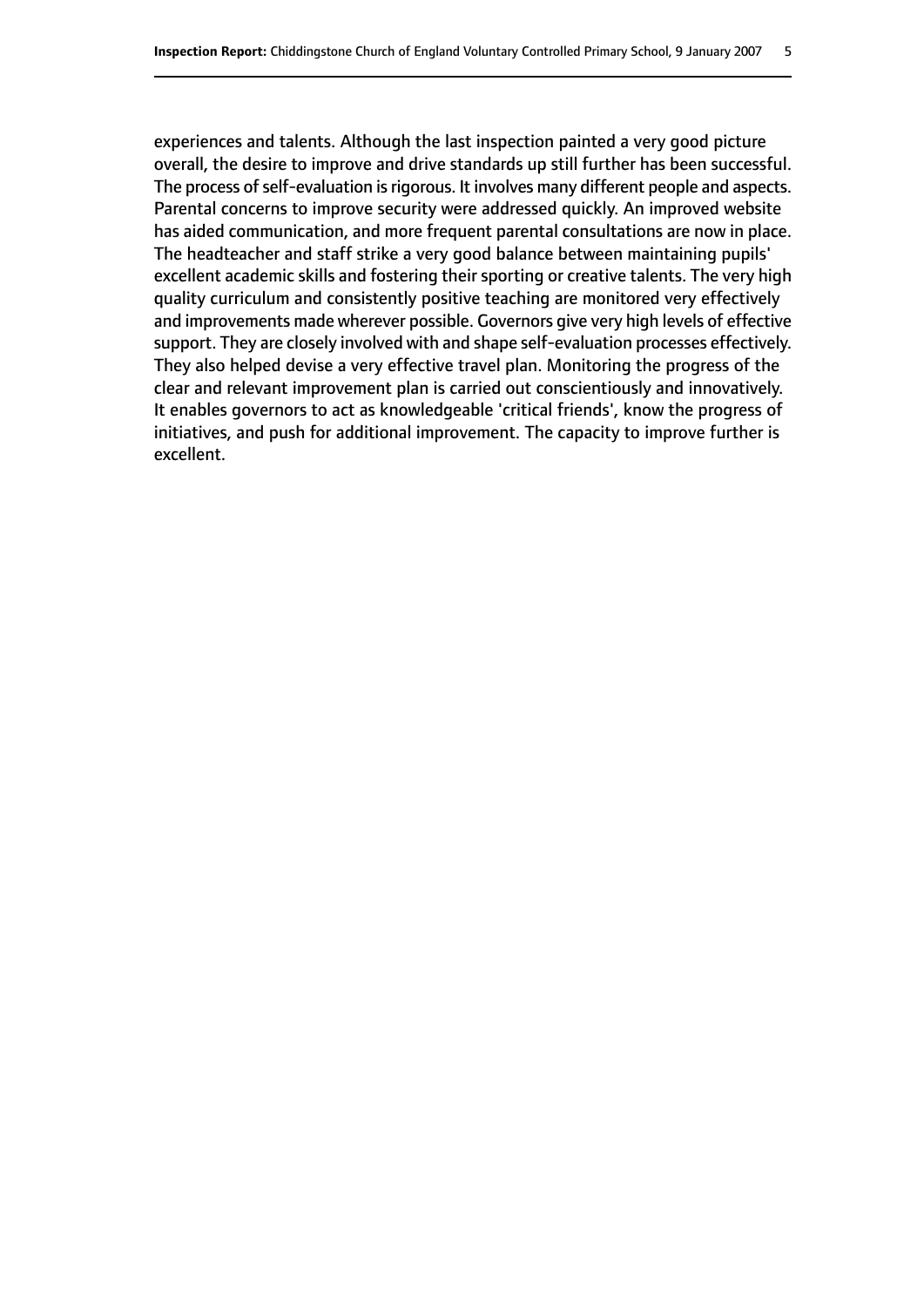**Any complaints about the inspection or the report should be made following the procedures set out inthe guidance 'Complaints about school inspection', whichis available from Ofsted's website: www.ofsted.gov.uk.**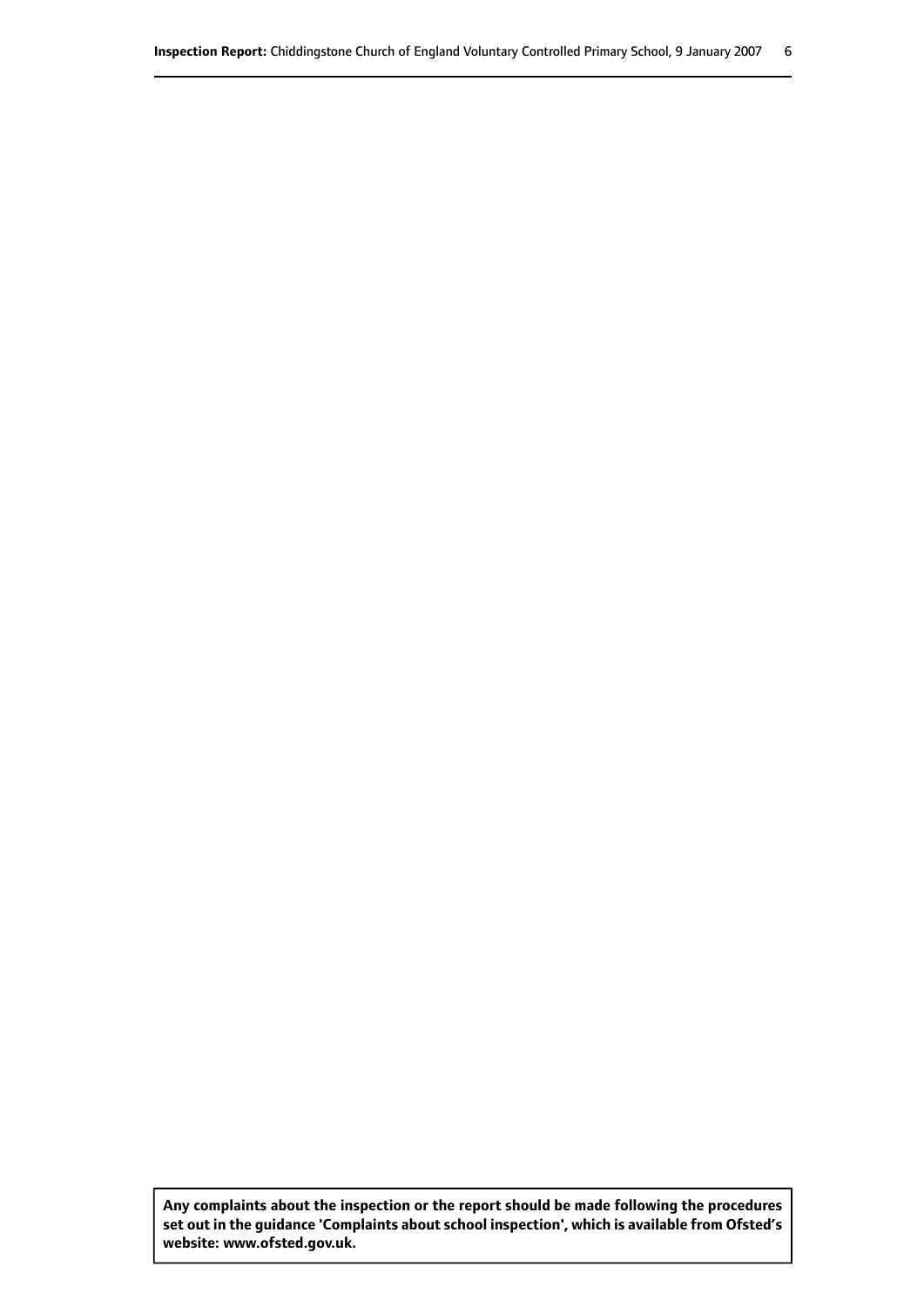# **Inspection judgements**

| Key to judgements: grade 1 is outstanding, grade 2 good, grade 3 satisfactory, and grade 4 | School         |
|--------------------------------------------------------------------------------------------|----------------|
| inadeauate                                                                                 | <b>Overall</b> |

## **Overall effectiveness**

| How effective, efficient and inclusive is the provision of education, integrated<br>care and any extended services in meeting the needs of learners? |     |
|------------------------------------------------------------------------------------------------------------------------------------------------------|-----|
| How well does the school work in partnership with others to promote learners'<br>well-being?                                                         |     |
| The quality and standards in the Foundation Stage                                                                                                    |     |
| The effectiveness of the school's self-evaluation                                                                                                    |     |
| The capacity to make any necessary improvements                                                                                                      |     |
| Effective steps have been taken to promote improvement since the last<br>inspection                                                                  | Yes |

### **Achievement and standards**

| How well do learners achieve?                                                                               |  |
|-------------------------------------------------------------------------------------------------------------|--|
| The standards <sup>1</sup> reached by learners                                                              |  |
| How well learners make progress, taking account of any significant variations between<br>groups of learners |  |
| How well learners with learning difficulties and disabilities make progress                                 |  |

## **Personal development and well-being**

| How good is the overall personal development and well-being of the<br>learners?                                  |  |
|------------------------------------------------------------------------------------------------------------------|--|
| The extent of learners' spiritual, moral, social and cultural development                                        |  |
| The behaviour of learners                                                                                        |  |
| The attendance of learners                                                                                       |  |
| How well learners enjoy their education                                                                          |  |
| The extent to which learners adopt safe practices                                                                |  |
| The extent to which learners adopt healthy lifestyles                                                            |  |
| The extent to which learners make a positive contribution to the community                                       |  |
| How well learners develop workplace and other skills that will contribute to<br>their future economic well-being |  |

## **The quality of provision**

| How effective are teaching and learning in meeting the full range of the<br>  learners' needs?                      |  |
|---------------------------------------------------------------------------------------------------------------------|--|
| $\mid$ How well do the curriculum and other activities meet the range of needs<br>$\mid$ and interests of learners? |  |
| How well are learners cared for, quided and supported?                                                              |  |

 $^1$  Grade 1 - Exceptionally and consistently high; Grade 2 - Generally above average with none significantly below average; Grade 3 - Broadly average to below average; Grade 4 - Exceptionally low.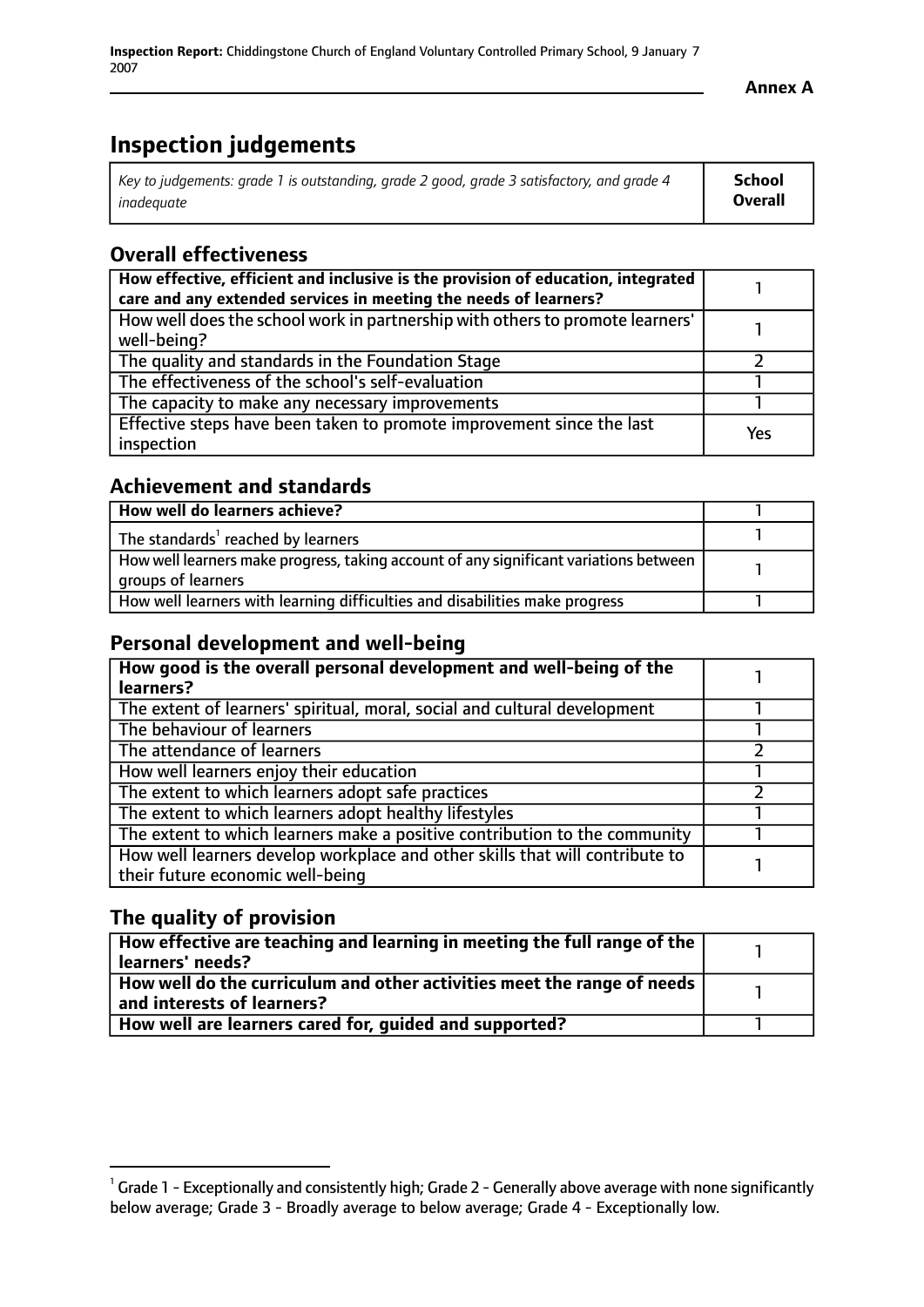## **Leadership and management**

| How effective are leadership and management in raising achievement<br>and supporting all learners?                                              |     |
|-------------------------------------------------------------------------------------------------------------------------------------------------|-----|
| How effectively leaders and managers at all levels set clear direction leading<br>to improvement and promote high quality of care and education |     |
| How effectively performance is monitored, evaluated and improved to meet<br>challenging targets                                                 |     |
| How well equality of opportunity is promoted and discrimination tackled so<br>that all learners achieve as well as they can                     |     |
| How effectively and efficiently resources, including staff, are deployed to<br>achieve value for money                                          |     |
| The extent to which governors and other supervisory boards discharge their<br>responsibilities                                                  |     |
| Do procedures for safequarding learners meet current government<br>requirements?                                                                | Yes |
| Does this school require special measures?                                                                                                      | No  |
| Does this school require a notice to improve?                                                                                                   | No  |